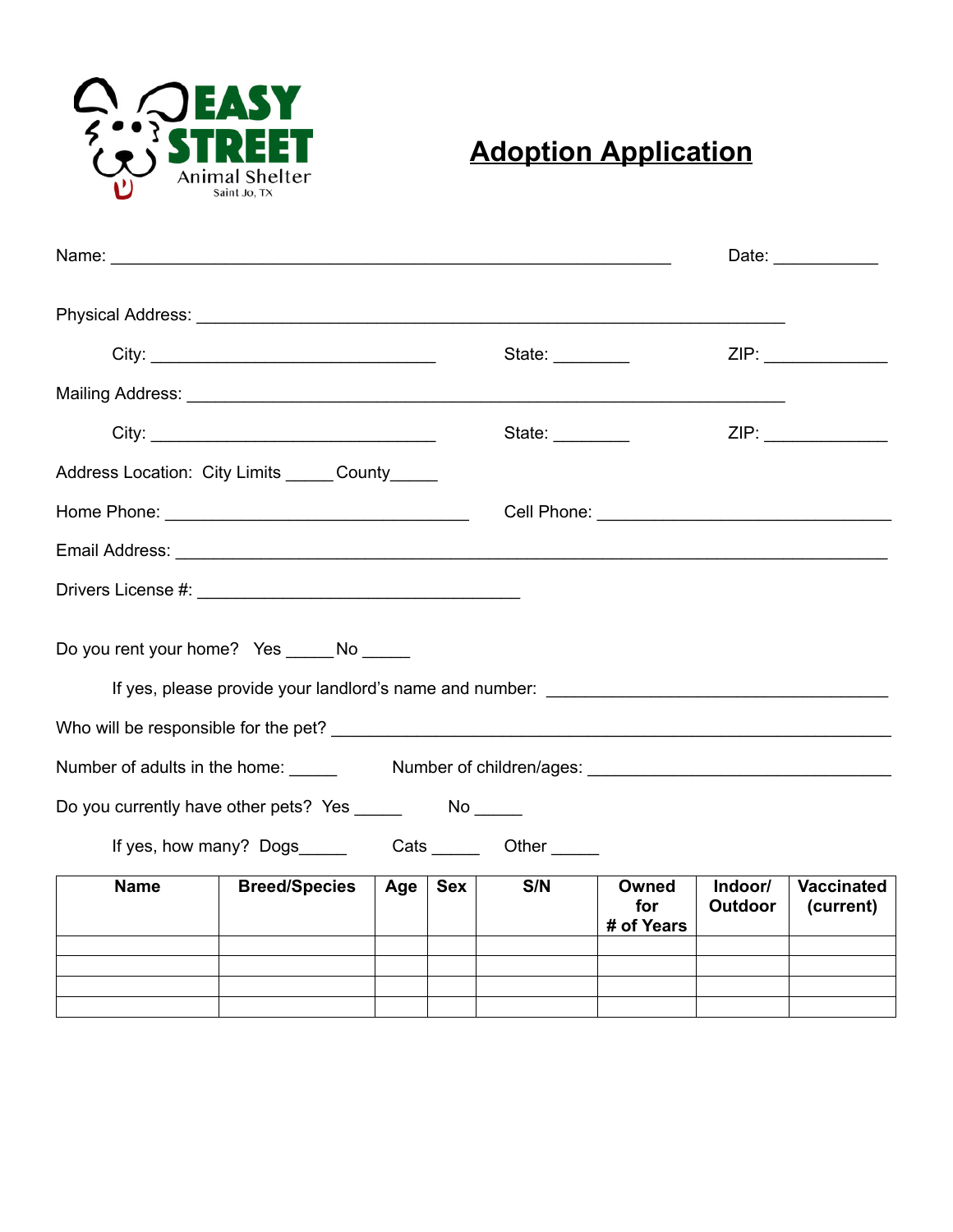Why do you want to adopt? Check all that apply.

|                                    |                                                          | Companion ______ Watchdog ______ Hunting                              | Companion for other pet                                                                                                                                                                                                                                                                                                   |  |  |  |  |
|------------------------------------|----------------------------------------------------------|-----------------------------------------------------------------------|---------------------------------------------------------------------------------------------------------------------------------------------------------------------------------------------------------------------------------------------------------------------------------------------------------------------------|--|--|--|--|
|                                    |                                                          | ______ Ranching    _____Child's pet    _____ Family Pet    _____Other |                                                                                                                                                                                                                                                                                                                           |  |  |  |  |
|                                    | Have you ever had a dog with parvo? Yes _______ No _____ |                                                                       |                                                                                                                                                                                                                                                                                                                           |  |  |  |  |
|                                    |                                                          |                                                                       |                                                                                                                                                                                                                                                                                                                           |  |  |  |  |
|                                    |                                                          |                                                                       | Phone #:                                                                                                                                                                                                                                                                                                                  |  |  |  |  |
| and licensing?                     |                                                          |                                                                       | Are you aware of the required veterinary care, including (but not limited to) annual examinations, vaccinations,                                                                                                                                                                                                          |  |  |  |  |
|                                    |                                                          |                                                                       |                                                                                                                                                                                                                                                                                                                           |  |  |  |  |
|                                    |                                                          |                                                                       | Are you financially able to provide the following: Adequate food, shelter, annual vaccinations, exams and<br>monthly heartworm prevention, additional vet care for unexpected illness/injury, flea prevention, grooming, and<br>obidence training (if necessary) for the animal you wish to adopt? Yes _________ No _____ |  |  |  |  |
|                                    |                                                          |                                                                       |                                                                                                                                                                                                                                                                                                                           |  |  |  |  |
|                                    |                                                          |                                                                       |                                                                                                                                                                                                                                                                                                                           |  |  |  |  |
|                                    |                                                          |                                                                       |                                                                                                                                                                                                                                                                                                                           |  |  |  |  |
|                                    |                                                          |                                                                       |                                                                                                                                                                                                                                                                                                                           |  |  |  |  |
|                                    |                                                          |                                                                       |                                                                                                                                                                                                                                                                                                                           |  |  |  |  |
|                                    |                                                          |                                                                       |                                                                                                                                                                                                                                                                                                                           |  |  |  |  |
|                                    |                                                          |                                                                       | ESAS ID #: $\_$                                                                                                                                                                                                                                                                                                           |  |  |  |  |
|                                    |                                                          | Approximate Age: __________                                           | Sex: ________                                                                                                                                                                                                                                                                                                             |  |  |  |  |
| Spayed/Neutered: Yes _____No _____ |                                                          |                                                                       |                                                                                                                                                                                                                                                                                                                           |  |  |  |  |
|                                    |                                                          |                                                                       | Adoption Date: __________________                                                                                                                                                                                                                                                                                         |  |  |  |  |
|                                    | Date of Immunizations: ______________________            | Microchip #: <u>__________________</u>                                |                                                                                                                                                                                                                                                                                                                           |  |  |  |  |